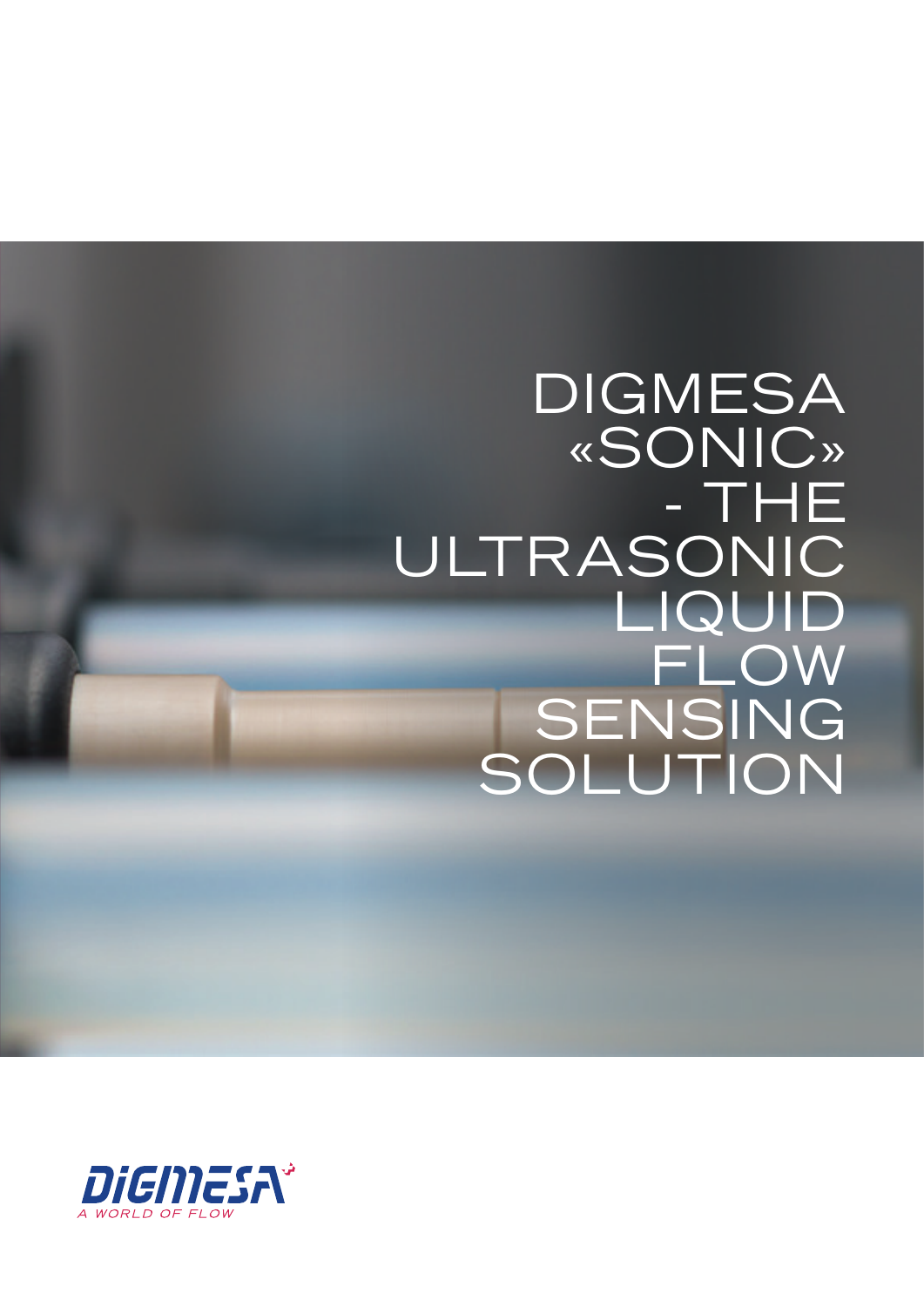### For high-precision liquid flow rate measurements where contactless sensors are essential, Digmesa offers the ideal solution for a measurement range of 0.1–20 l/min in the form of the «SONIC» product family.

The contactless ultrasound measurement procedure means that the medium being measured only comes into contact with a precisely defined, high-quality plastic material. Thanks to the innovative design of the measurement section with a straight flow path, the device generates little turbulence and no additional pressure loss. With no moving parts, the devices are wear and maintenance-free.

Maximum precision, good repeatability and fast response times are other important properties of the Digmesa «SONIC» family. The many communication options allow easy integration into existing process systems.

The devices are used wherever liquids have to be measured and recorded with great accuracy. A range of different materials also offers the optimum choice for demanding measurement tasks. Applications include process monitoring in the semiconductor industry, dosing of highly aggressive chemicals in flow reactors and controlling of drinks dispensing systems.

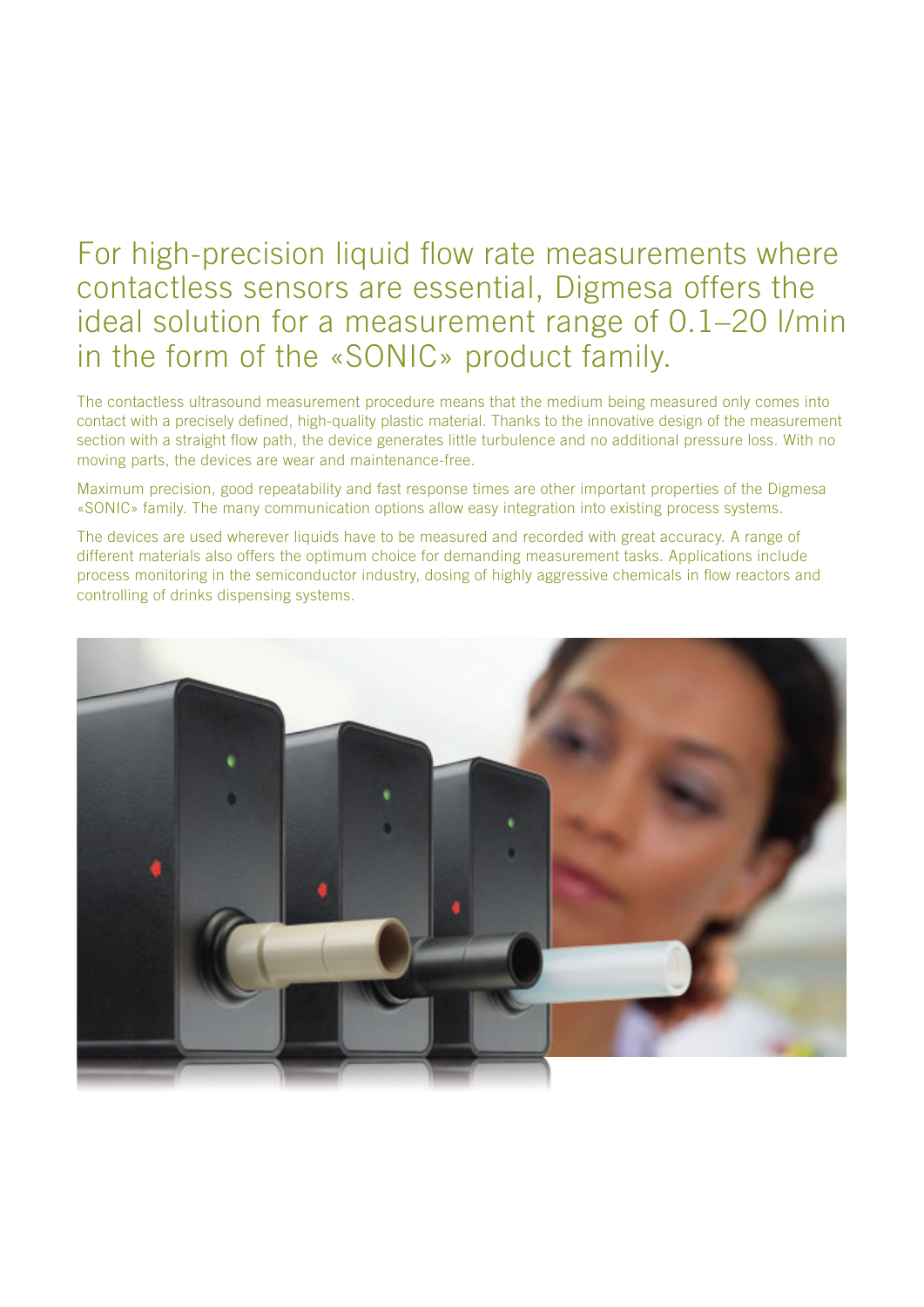### The principle behind the «SONIC» sensors is based on transit-time differential measurement. The innovative measurement section concept enables maximum accuracy while retaining a straight flow path.

In the transit-time differential process, acoustic signals are sent in and against the direction in which the liquid is flowing. The excitation is produced at 1 MHz (PA measurement tube) or 2 MHz (PEEK and PFA measurement tubes). The transducers are permanently coupled with the measurement tube. Mirror-like surfaces ensure an optimum and interference-free transmission of the audio signal between the senders and receivers. The liquid accelerates the audio signal in the direction of flow and slows it in the opposite direction. The transit time velocity is determined using an advanced electronic evaluation system and the flow velocity of the medium calculated. This is directly proportional to the flow rate. The measurement result is extremely accurate and reproducible; the devices provide fast response times.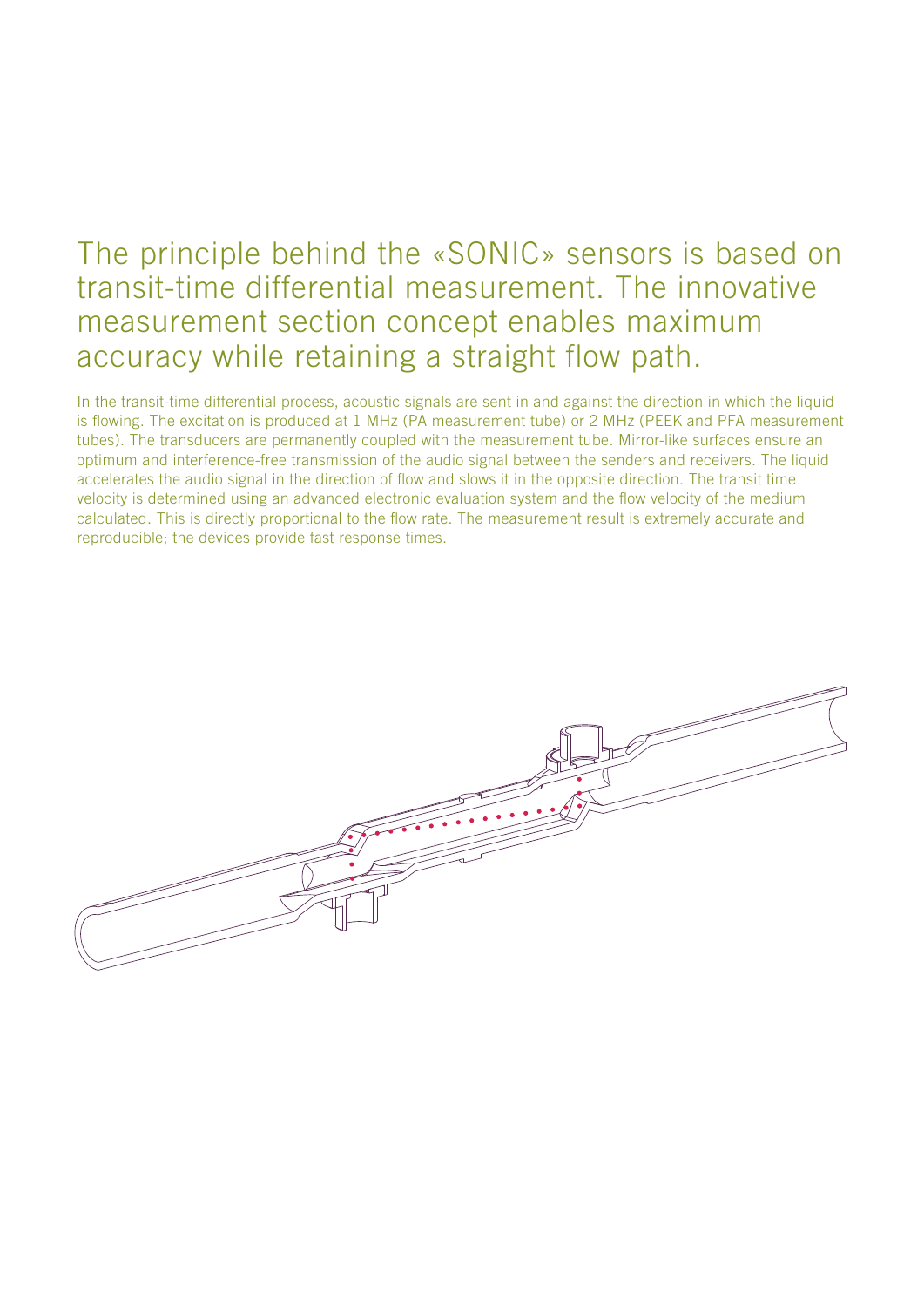## With the «SONIC» DT30, DT300 and DT2020 products in the materials PFA, PEEK and PA, Digmesa offers specialised solutions for demanding measurement and dosing tasks in various areas.

The SONIC DT30 with PFA measurement tube can be employed in all applications where the purity of the process media and outstanding chemical resistance play an important role. The device is also more than adequate for the demanding requirements of the semiconductor industry. The Flare-compatible 1/2" connectors guarantee a safe and simple installation.

The SONIC DT300 with PEEK measurement tube is designed for use in the chemical and pharmaceutical industries. PEEK is renowned for its high resistance to organic and inorganic chemicals. This material is also frequently employed in medical technology. However, this robust and universally applicable product variant offers the perfect solution in industrial plants such as in the monitoring and control of cooling circuits for portioning, in dosing or for filling tasks.







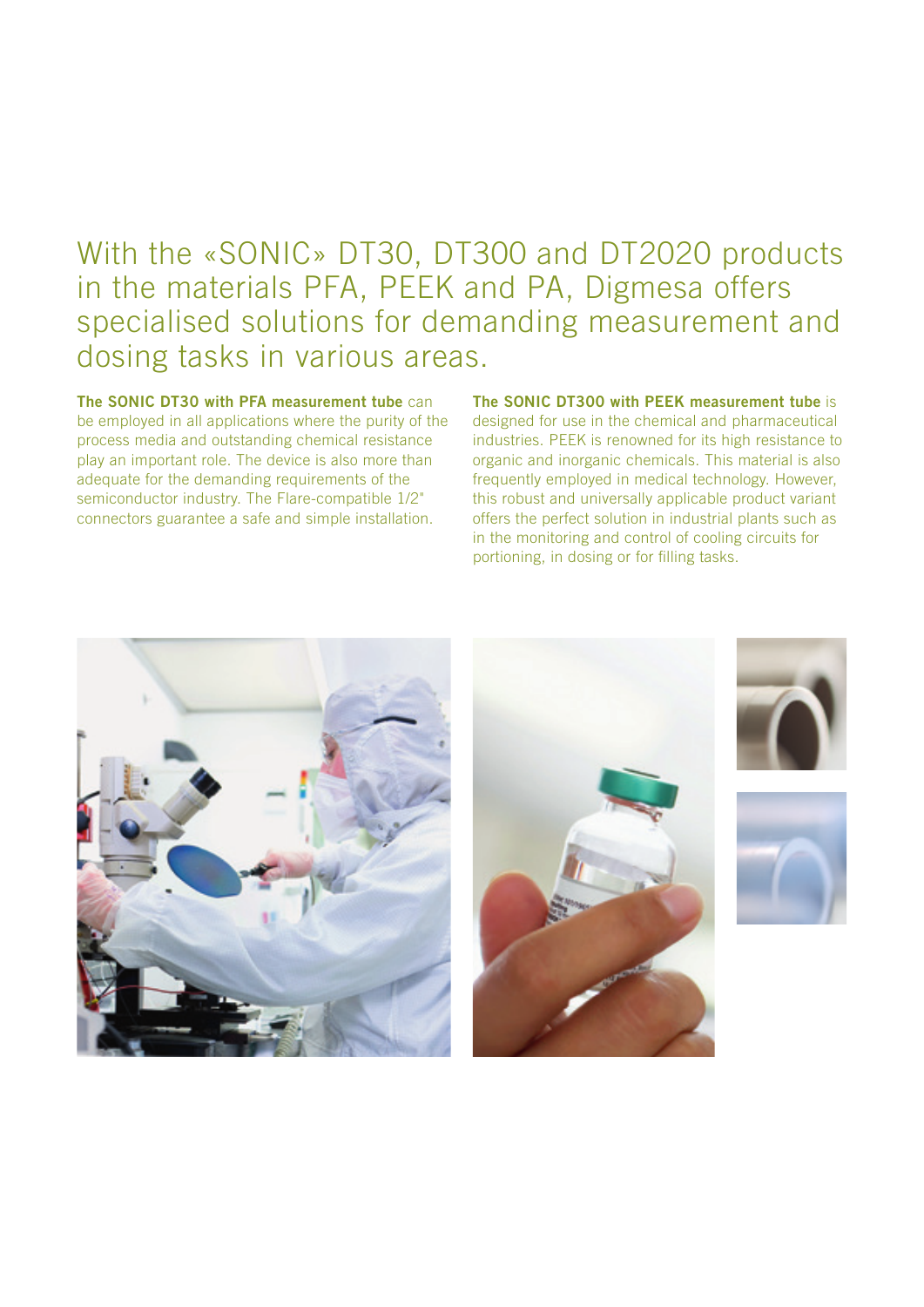### The SONIC DT2020 with PA measurement tube

provides an inexpensive entry to contactless measurement. Thanks to reduced functional scope and optimised material selection, this variant in PA is the perfect choice for price-sensitive measurement tasks with no need to forego the accuracy or the benefits of the process. The internal diameter of 9.8 mm permits easy passage of 10 mm sponge balls. The device is thus ideally suited for use in beer dispensing systems on which chemical-mechanical cleaning is to be used. John Guest-compatible tube ends make the installation fast, secure and simple. Connection to existing evaluation units is straightforward by means of pulse output. The SONIC DT2020 detects foam in the pipework and indicates this by means of status LED and alarm output.



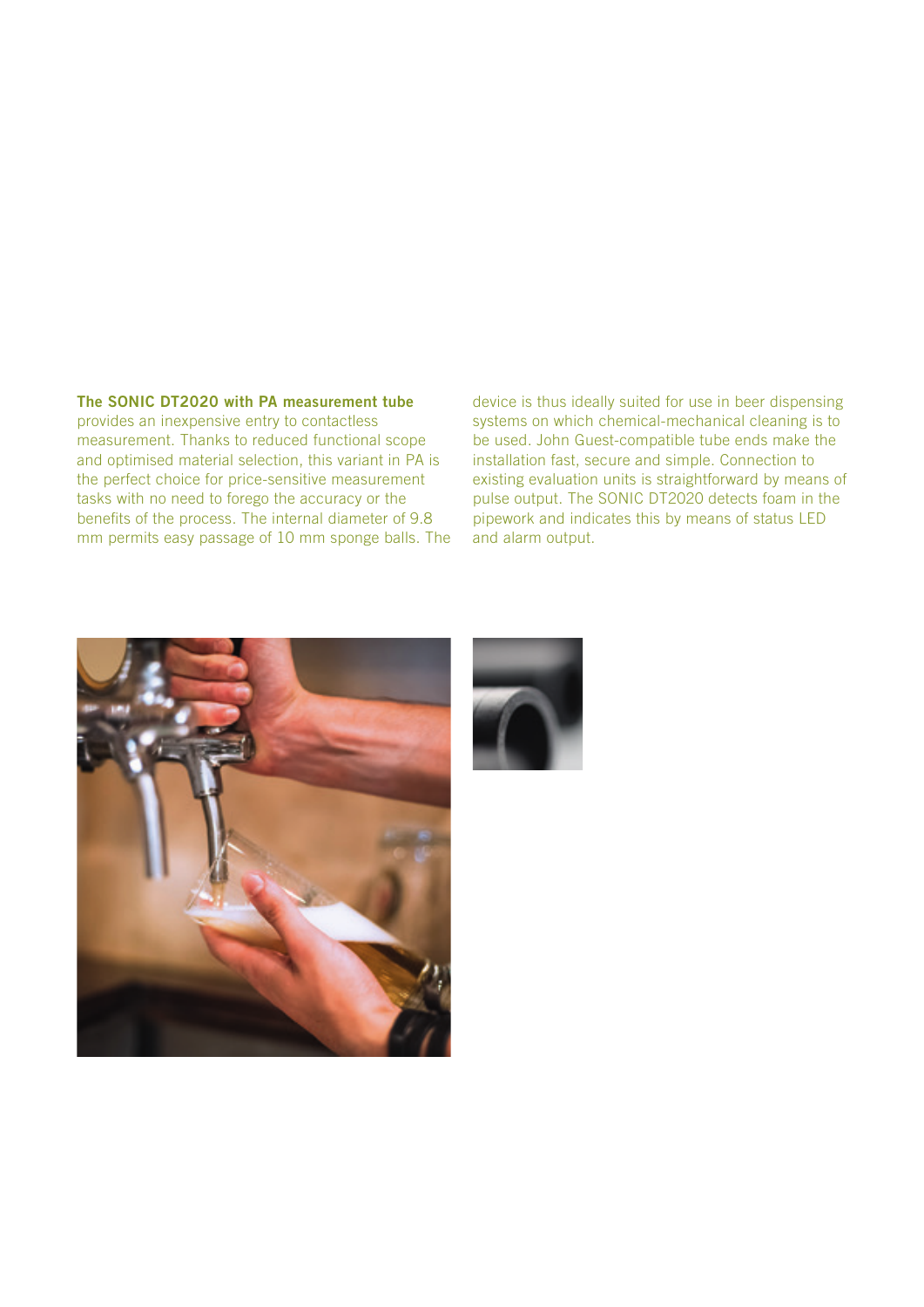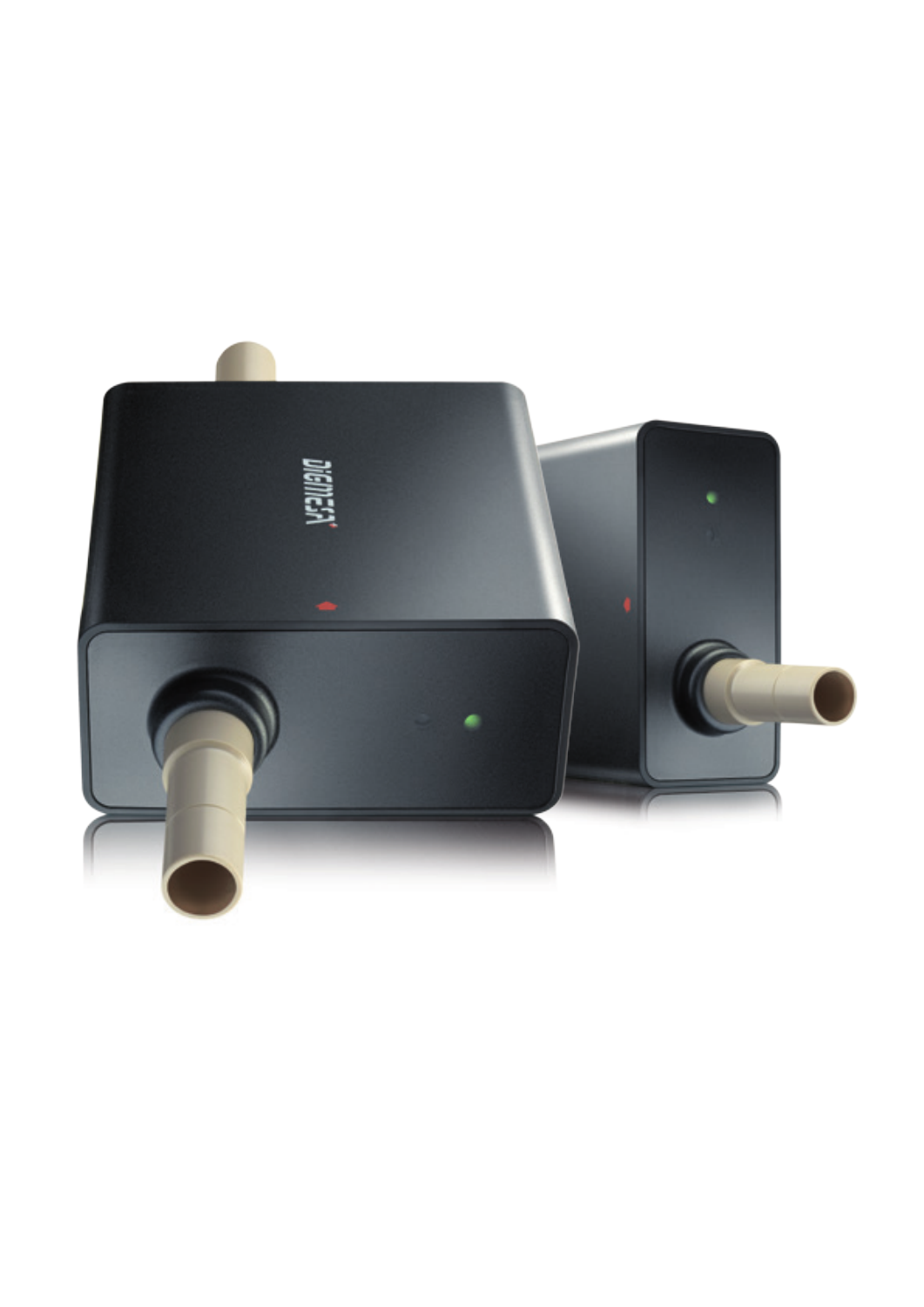| <b>Flow range</b>           | SONIC DT30                        | SONIC DT300                       | SONIC DT2020                      |
|-----------------------------|-----------------------------------|-----------------------------------|-----------------------------------|
|                             | $0.1 - 20.0$ I/min                | $0.1 - 20.0$ I/min                | $0.1 - 12.0$ I/min                |
|                             | (zero flow cut-off at 100 ml/min) | (zero flow cut-off at 100 ml/min) | (zero flow cut-off at 100 ml/min) |
| <b>Measurement Accuracy</b> | $\pm$ 50 ml/min or $\pm$ 2.0%     | $\pm$ 50 ml/min or $\pm$ 2.0%     | $\pm$ 50 ml/min or $\pm$ 2.0%     |
|                             | (of reading)                      | (of reading)                      | (of reading)                      |
| <b>Response Time</b>        | $\sim$ 150 ms                     | $~50$ ms                          | $~50$ ms                          |
| <b>Maxium Pressure</b>      | 10 bar                            | 10 bar                            | 10 bar                            |
| <b>Temperature Range</b>    | $10 - 30^{\circ}$ C               | $0 - 60^{\circ}$ C                | $0 - 30^{\circ}$ C                |

| <b>Wetted Materials</b> | <b>PFA</b>                      | <b>PEEK</b>                                          | PA (Fiberglass Reinforcement)                        |
|-------------------------|---------------------------------|------------------------------------------------------|------------------------------------------------------|
| <b>Fittings</b>         | 1/2" flare-compatible pipe ends | 12 mm straight pipe ends                             | $1/2$ " (12.7 mm)<br>John Guest-compatible pipe ends |
|                         |                                 | $1/2$ " (12.7 mm)<br>John Guest-compatible pipe ends |                                                      |
|                         |                                 | 12 mm barbed fittings                                |                                                      |
| <b>Size</b>             | 180 mm x 36 mm x 78 mm          | 180 mm x 36 mm x 78 mm                               | 180 mm x 36 mm x 78 mm                               |
| Weight                  | 400 g                           | 400 <sub>g</sub>                                     | 400 <sub>g</sub>                                     |
| <b>Protection Class</b> | <b>IP65</b>                     | <b>IP65</b>                                          | <b>IP65</b>                                          |
| <b>Power Supply</b>     | 12-24VDC                        | 12-24VDC                                             | 12-24VDC                                             |
| Consumption             | max. 240 mA                     | max. 180 mA                                          | max. 100 mA                                          |

| <b>Analogue Output</b>             | $4 - 20$ mA<br>(max. load resistance R = 600 $\Omega$ ) | $4 - 20$ mA<br>(max. load resistance R = 600 $\Omega$ ) |                                        |
|------------------------------------|---------------------------------------------------------|---------------------------------------------------------|----------------------------------------|
| <b>Factory Setting</b>             | $0$ I/min = 4 mA                                        | $0$ I/min = 4 mA                                        | ۰                                      |
|                                    | 12 $1/min = 20 mA$                                      | 12 $1/min = 20 mA$                                      | $\overline{\phantom{a}}$               |
| <b>Pulse Output</b>                | Open Collector, NPN (max. 30 V, 30 mA)                  | Open Collector, NPN (max. 30 V, 30 mA)                  | Open Collector, NPN (max. 30 V, 30 mA) |
| <b>Factory Setting</b>             | 1000 pulses per litre                                   | 1000 pulses per litre                                   | 1000 pulses per litre                  |
| <b>Additional Inputs / Outputs</b> | 2 trigger inputs                                        | 2 trigger inputs                                        | 1 OC output (empty state detection)    |
|                                    | 2 configurable OC outputs                               | 2 configurable OC outputs                               |                                        |
|                                    | RS-485 (Modbus protocol)                                | RS-485 (Modbus protocol)                                |                                        |